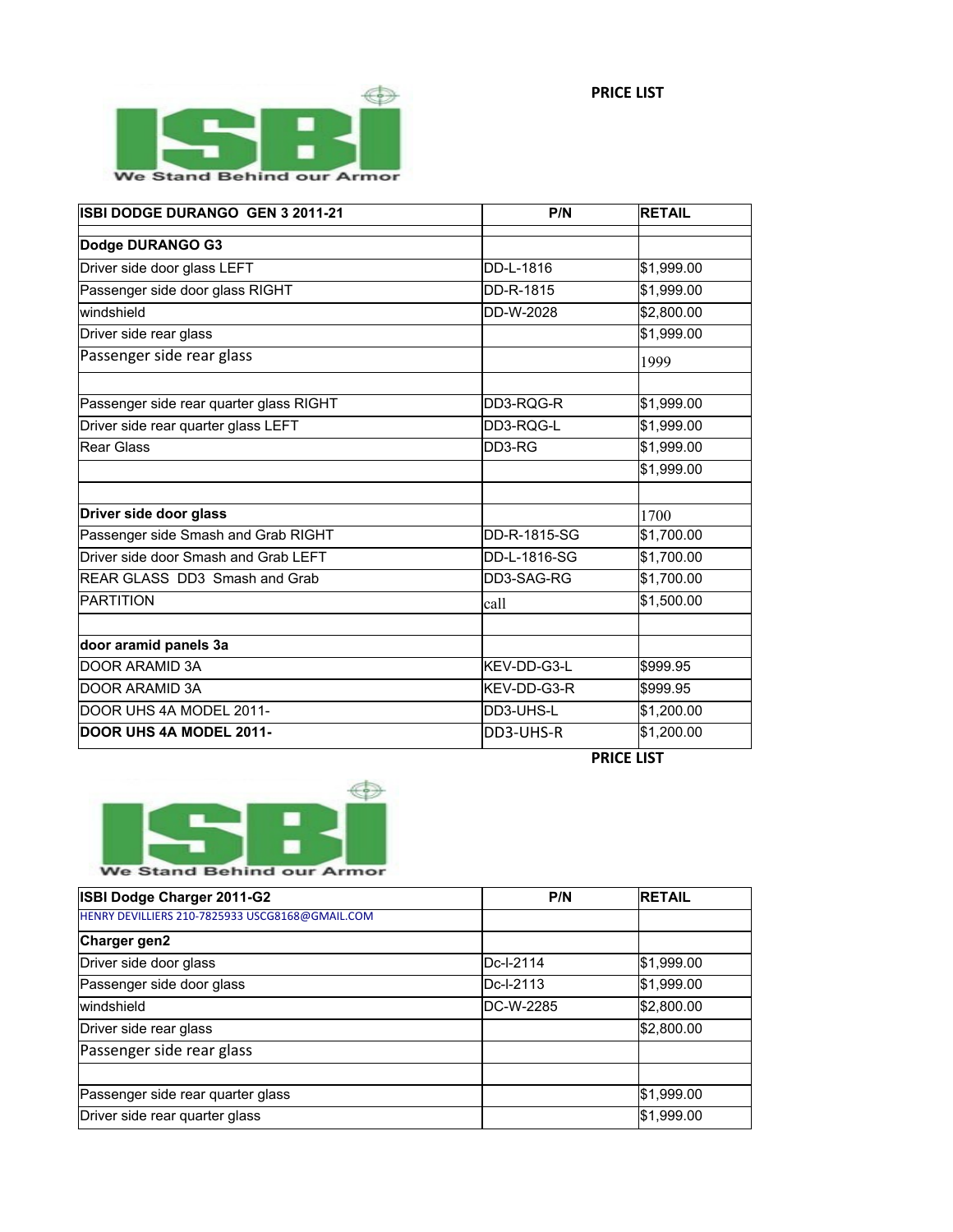| lRear Glass                       |             | \$1,999.00 |
|-----------------------------------|-------------|------------|
|                                   |             | \$1,999.00 |
|                                   |             |            |
| Driver side door glass            |             |            |
| Passenger side Smash and Grab     |             | \$1,700.00 |
| Driver side door Smash and Grab   |             | \$1,700.00 |
| Passenger side rear quarter glass |             | \$1,999.00 |
| <b>IPARTITION</b>                 |             | \$1,700.00 |
|                                   |             |            |
| door aramid panels 3a             |             |            |
| DOOR ARAMID 3A                    | KV-DC-G2-L  | \$999.95   |
| IDOOR ARAMID 3A                   | lKV-DC-G2-R | \$999.95   |
| DOOR UHS 4A MODEL 2011-           | KV-UHS-G2-L | \$1,200.00 |
| <b>DOOR UHS 4A MODEL 2011-</b>    | KV-UHS-G2-R | \$1,200.00 |
|                                   |             |            |
|                                   |             |            |
|                                   |             |            |
|                                   |             |            |
|                                   |             |            |



**PRICE LIST**

| ISBI Dodge CHARGER GEN1 2006-2010                | P/N          | <b>RETAIL</b> |
|--------------------------------------------------|--------------|---------------|
| HENRY DEVILLIERS 210-782-5933 USCG8168@GAMIL.COM |              |               |
| Dodge CHANGER GEN1                               |              |               |
| Driver side door glass                           | DC-I-0913    | \$1,999.00    |
| Passenger side door glass                        | DC-I-0912    | \$1,999.00    |
| lwindshield                                      | $DC-w-1571$  | \$2,800.00    |
| Driver side rear glass                           | lcall        | \$1,999.00    |
| Passenger side rear glass                        | lcall        | 1999          |
| Passenger side rear quarter glass                | DC-R-RQG     | \$1,999.00    |
| Driver side rear quarter glass                   | DC-G1-L-ROG  | \$1,999.00    |
| Rear Glass                                       | DC-G1-RQG    | \$1,999.00    |
|                                                  |              |               |
| Driver side door glass                           |              |               |
| Passenger side Smash and Grab                    | DC-R-0912-SG | \$1,700.00    |
| Driver side door Smash and Grab                  | DC-L-0913-SG | \$1,700.00    |
| Passenger side rear quarter glass                | DC-G1-RQG    | \$1,999.00    |
| PARTITION                                        | lcall        | \$1,700.00    |
| door aramid panels 3a                            |              |               |
| DOOR ARAMID 3A                                   | lKV-DC-G1-L  | l\$999.95     |
| DOOR ARAMID 3A                                   | lKV-DC-G1-R  | \$999.95      |
| DOOR ARAMID 3A MODEL 2011-                       | lKV-DC-G2-L  | \$1,200.00    |
| DOOR ARAMID 3A MODEL 2011-                       | KV-DC-G2-R   | \$1,200.00    |